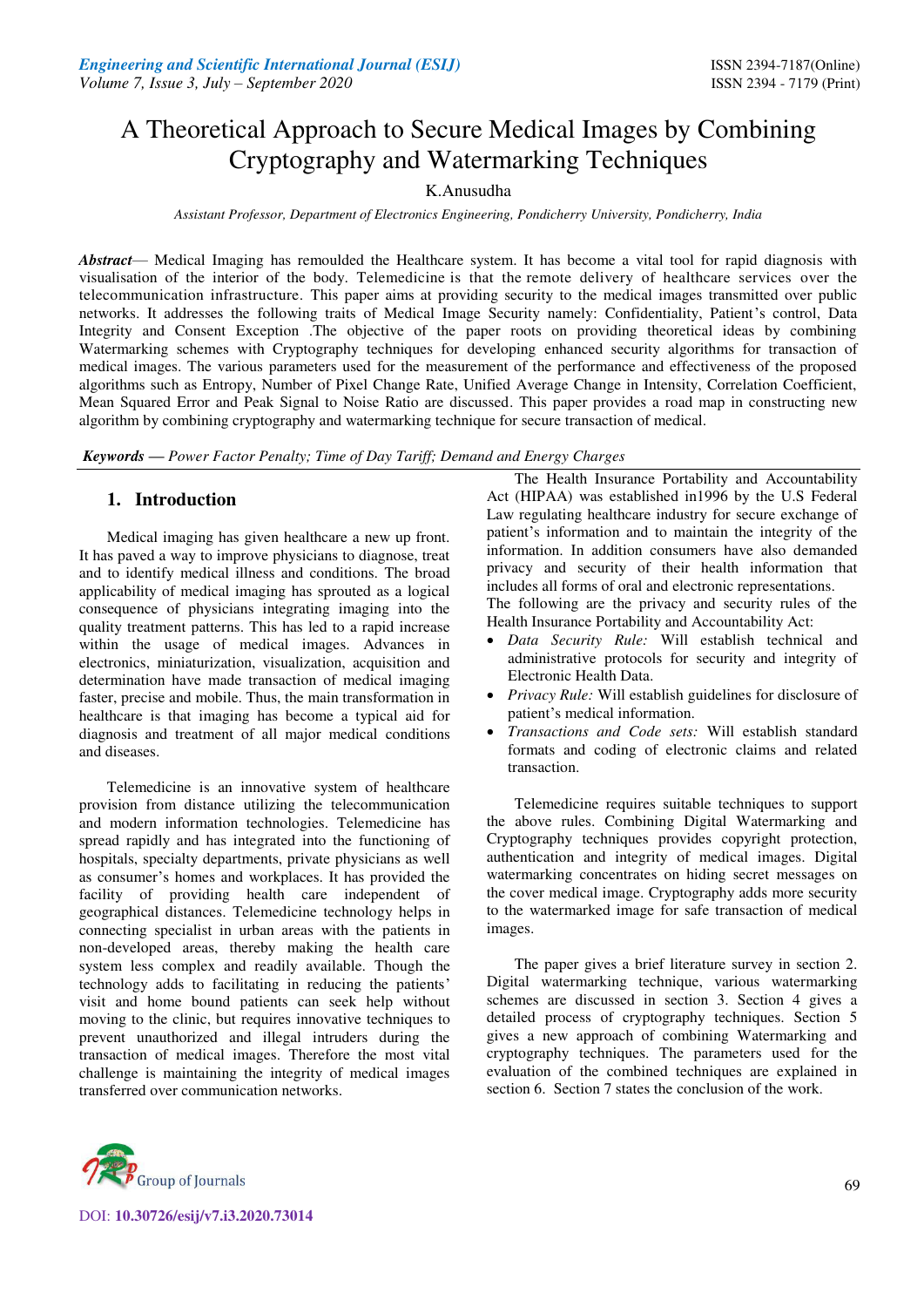# **2. Literature Survey**

Research activities in medical image security have been on the front end from the day of evolution of transmission of patient's information over public networks. In this thesis, robust digital watermarking algorithms are developed, to preserve the perceptual quality of the cover medical image with invisible watermarks. Digital watermarking may be a process whereby information is embedded into a picture in such how that the extra payload is imperceptible to image observers. Image watermarking has been proposed as an appropriate tool to spot the source, creator, owner, distributor, or authorized consumer of a document or a picture. It also can be wont to detect a document or a picture that has been illegally distributed or modified. Cryptography may be a process of obscuring information to form it unreadable to observers without specific keys or knowledge. This technology is usually mentioned as data scrambling. Watermarking complemented by cryptography can serve an outsized number of purposes including copyright protection, broadcast monitoring, and data authentication.

Confidentiality and Integrity are the important components within the maintenance of health record. Confidentiality refers to denial of access to unauthorized users during the transaction of medical records. Integrity implies that the pictures shouldn't be changed at any stage of the transmission process. Watermarking has been proposed as a security mechanism for improving medical image security. Digital watermarking can unnoticeably embed messages without altering image size or its format. Thus, it allows associating in protecting data with the information to be protected. Watermarking are often used for verifying the reliability of a picture by asserting its integrity and its authenticity. for instance , during a transaction, patient name and doctor's identity are often inserted within the image. Researchers have reported findings that watermarking techniques satisfy both confidentiality and integrity requirements (Shih et al, 2005; Zhou et al ,2001; Chao et al, 2002; Luo et al, 2003; Giakoumaki et al,2003;Cheng et al,2005; Acharya et al,2004; Nayak et al, 2004 and Srinivasan et al,2004). Hospital data system (HIS) and movie Archiving and Communication System (PACS) are initiated to supply confidentiality, integrity and authentication of health care information. Many applications of watermarking in medical images have been investigated extensively to assure secure (Cao et al, 2003; Coatrieux et al, 2000; Acharya et al, 2003; Fridrich et al, 2001 and Frank Y.Shih et al, 2005). These applications include data hiding, integrity control, protection, authenticity, invertible watermarks that can be completely erased after verifying image and interleaving patient information with medical images. Watermarks used for these applications got to be sensitive to any modifications to the pictures. The Digital



DOI: **10.30726/esij/v7.i3.2020.73014**

Watermarking algorithms are often classified into two classes counting on the domain of watermark embedding. The first group belongs to the algorithms which use spatial domain for data hiding and the second group takes advantage of transformation domains like Discrete Cosine Transform (DCT), Discrete Fourier Transform (DFT) and Discrete Wavelet Transform (DWT) for watermarking purpose. Digital Watermarking can also be categorized into visible and invisible, fragile and robust, blind and nonblind with emphasis on authentication, rightful ownership and availability of the host image respectively.

Cryptography techniques can scramble secret information into an unreadable message. However, the unreadable message can easily attract unauthorized attention. Watermarking techniques can provide secure transmission by embedding secret information within covert carriers to avoid observations .The similarity between cryptography and watermarking techniques is that only an authorized person with right key can recover the secret information. Hence the best approach is to combine watermarking with cryptography techniques to protect the security of secret information.

Guo and Zhuang (2003) stated that digital watermarking applied to medical images should not impose visible changes on the watermarked medical image. Zhou et al (2001) have worked on maintaining authenticity and integrity of digital mammogram image using digital watermarking technique. The Least Significant Bit of randomly chosen pixel of the mammogram image is replaced with one bit of the Digital Envelope (DE) used as a watermark. But the method proposed can be applied only to a portion of the cover image.

Yusuk Lim et al (2001) projected a web-based image authentication system. The main purpose of this method is to verify the integrity and authenticity of medical images by a client server model in which the server performs watermark detection and client access server using internet. The proposed method uses bit plane slicing technique alongside hash function. A warning message is generated by the server if the transmitted message is distorted or modified. The proposed method has not been analyzed by subjecting to attacks and security of the watermarking scheme.

Chao et al (2002) proposed a Discrete Cosine Transform (DCT) based watermarking technique wherein Electronic Patient Record (EPR) is employed because the watermark. the first cover image obtained after the extraction process is claimed to be distorted. Cao et al (2003) worked on embedding the Digital Envelope within the selected Least Significant Bits of the duvet image. Since the proposed method is fully random, reconstruction of the embedded Digital Envelope wasn't successful.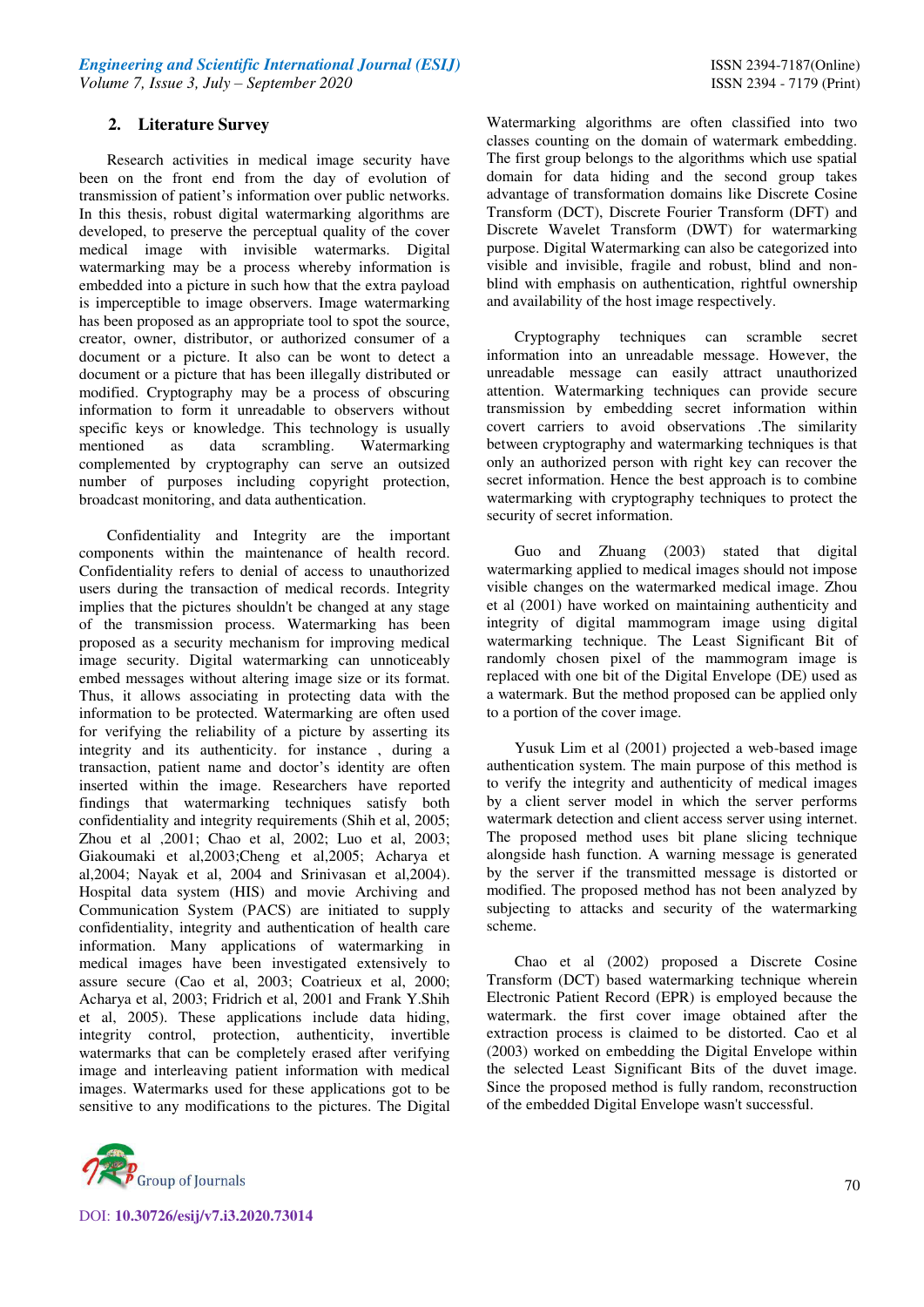Frank Y. Shih and Y.T.Wu (2005) proposed a watermarking technique based on genetic algorithm. The watermark is embedded in Region of Non-Interest (RONI) of the cover medical image. Lossy and lossless compression techniques are used to achieve optimal compression. The proposed watermarking technique was a fragile technique which cannot be used for all applications.

Hyung et al (2005) introduced a digital watermarking technique for medical images to prevent illegal forgery caused while transmitting medical images over open network. In the proposed technique the medical image is divided into ROI and RONI .The ROI is embedded into the RONI portion. The complete process is done in wavelet domain. The main drawback of the proposed scheme is the computational complexity.

Cheng Ri Piao and Dond-Min (2008) proposed a combined Integer Wavelet Transform (IWT) and hash function based fragile watermarking for security of medical image. The cover medical image is subjected to first level Integer Wavelet decomposition. The hash values of the watermark content are embedded into the LSB bit of the Wavelet Transformed image. The proposed technique has stopped with the first level of decomposition, which can be extended to further levels to increase the level of security.

V. Fotopoulos et al (2008) proposed a method similar to Hyung et al (2005) method where in the scheme embeds the ROI of image into RONI portion of the cover image. A rectangular portion of the cover image taken as the ROI undergoes JPEG compression. At the receiver end, decompression is performed and compared with cover image portion to check the integrity of the image transmitted.

Wang Yan and Ling-di Ping (2009) proposed a spatial domain based steganography algorithm for color images. The secret data's are arranged to overcome distortion. Embedding is done completely based on the LSB substitution method, which cannot withstand hostile attacks .Mustafa Ulutas et al (2011) proposed a (k, n) secret sharing scheme which shares medical images among a team of n clinicians such that a smallest amount k of them must gather to reveal the medical image to be diagnosed. The proposed method overcomes the limitation on hiding capacity. But the proposed technique is not suitable for all situations of telemedicine diagnosis.

Wang Yan and Ling-di Ping (2009) proposed a spatial domain based steganography algorithm for color images. The secret data's are arranged to overcome distortion. Embedding is done completely based on the LSB substitution method, which cannot withstand hostile attacks. Mustafa Ulutas et al (2011) proposed a (k, n) secret sharing scheme which shares medical images among a



A watermarking system is much like a communication system consisting of three main elements: an embedding process, a communication channel and an extraction process. During the embedding process, the secret information is embedded in the host image using a secret key. Any processing applied to the host data after information concealment, along with the interaction between the concealed data and the host data, represents the transmission through a communication channel.

## *3.1 Embedding Process*

In watermark embedding an embedding function '*ε'* takes the host image '*A',* the watermark image '*w'*, key '*K*', to generate the watermarked image ' $A_w$ ' such that

$$
\varepsilon(A, w, K) = A_w \tag{3.1}
$$

Equation (3.1) represents the embedding process wherein the watermark is embedded into the selected features of the host image. Let  $F(A)$  denote the selected features of the host image and the watermark embedding process can be performed as shown in equation (2.2) embedding rule:

$$
F(A_w) = F(A) \oplus w \tag{3.2}
$$



DOI: **10.30726/esij/v7.i3.2020.73014**

health team of n clinicians such a minimum of k of them must group to disclose the medical image to diagnose. The proposed method overcomes the limitation on hiding capacity. But the proposed technique is not suitable for all situations of telemedicine diagnosis.

# **3. Digital Watermarking**

Digital watermarking has a close relevance to steganography / Information hiding. In general, information hiding refers to hiding secret information. Based on the application, the secret information may be perceptible or copyright protection or imperceptible for integrity checking. Thereby, digital watermarking and steganography have similar approach, but the application ad solution makes it independent (Mauro Barni and Franco Bartolini, 2004). Watermark embedded on the cover data are commonly used for copyright protection. In addition, to prevention of illegal copyright, there are number of applications that forces to focus towards the research on digital watermarking. Watermarking varies from other conventional hiding techniques in three major ways First, Watermarking does not cause perceptible changes on the cover image. On transaction of watermarked images, attackers aim to distort the content of the watermarked image by introducing modifications such as additive noise, compression, rotation, cropping etc. Second, the watermark can be extracted / detected only with correct embedding key. Third, the watermarks undergo the same transformation as the cover image.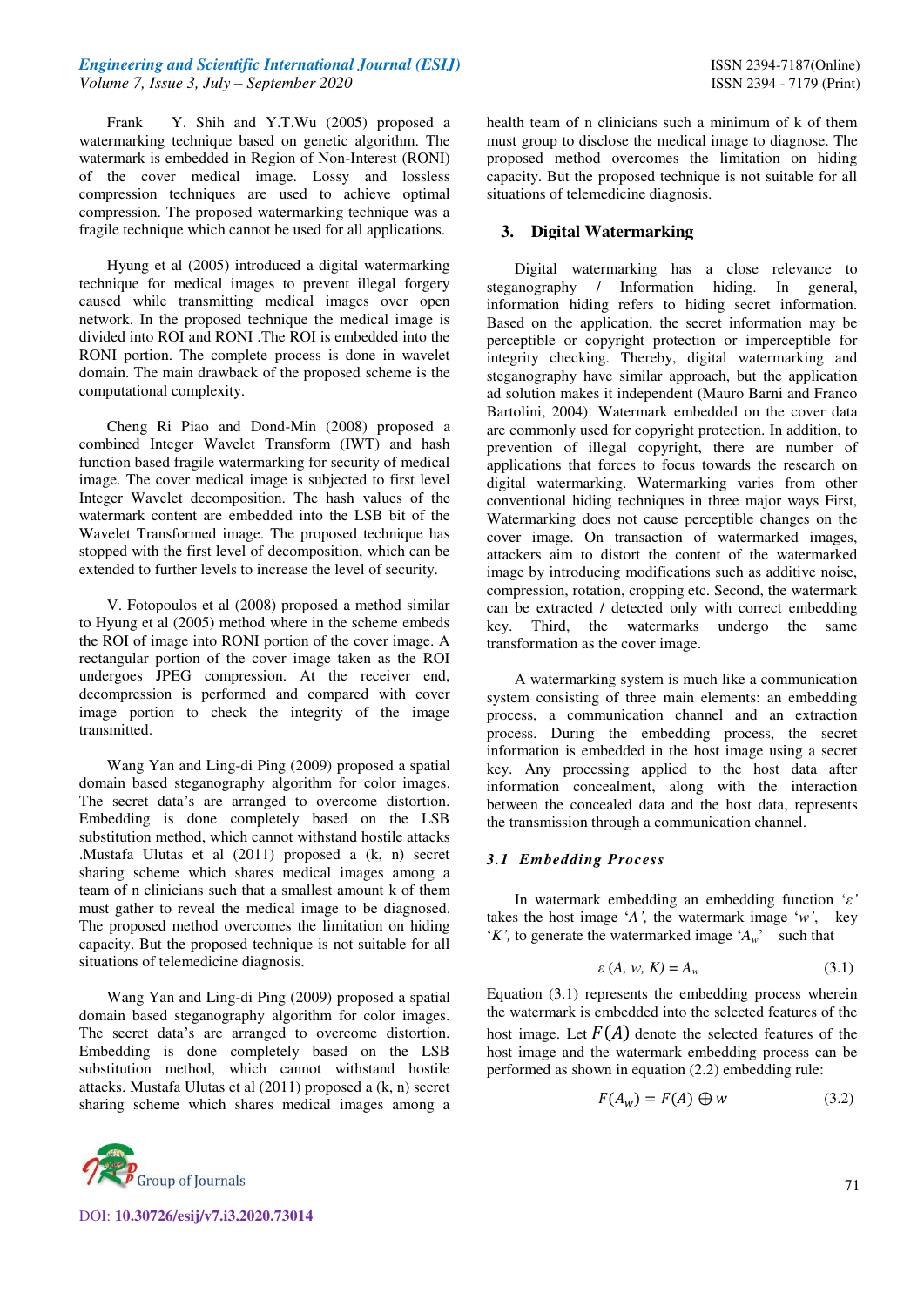$\Theta$ ' denotes the watermark insertion operation. The main concern of the embedding part is to make the hidden data imperceptible. This task can be achieved, by properly choosing the set of host features and the embedding operation. After embedding, the watermarked image '*Aw'* enters the communication channel and undergoes a series of attacks. Attackers may explicitly aim at removing the watermark from '*Aw'*, or may pursue a completely different goal, such as data compression, blurring, sharpening, cropping etc. The resulting image is denoted by the symbol '*A'w'.*

#### *3.2 Extraction Process*

The receiver end of the watermarking system can take any one of the two forms: According to first method, the detector receives the watermarked image '*A'w'* and 'b\*' the watermark code as input. The host image '*A'* and the key *'K'* used for the embedding process may be provided to the detector. If the detector uses the host image for the detection, then it is termed as blind watermarking and the vice versa condition is termed as non-blind watermarking. The second method represents a watermark decoder that tries to obtain 'b\*' from '*A'w'*. Similar to watermark detector, the host image and the key may be provided for the extraction process. These two forms leads to classification of watermarks whose presence can be read and those watermarks that can be detected.

The receiver part of watermarking scheme can assume two different forms namely blind and non-blind scheme*.* The distinction between readable and detectable watermarking can be further highlighted by considering the different form assumed by the decoding/detection function '*D'* characterizing the system. In blind, detectable watermarking, the detector P is a three- argument function accepting inputs such as watermarked image '*A'w' ,* watermark '*w'*, and secret key '*K'.* '*D'* decides whether '*A'w'* contains '*w'* or not as given in equation (3.3).

$$
D(A'w, w, K) = A
$$
 (3.3)

#### *3.3 Watermarking Schemes*

#### *3.3.1 Spatial Domain Watermarking*

The most straight forward way of watermarking is to directly embed the watermark on the pixels of the cover image. It helps in controlling the maximum difference between the original image and the watermarked image. There has been two major ways by which the watermarking in spatial domain is performed.

## *3.3.1.1 Additive Watermarking*

The most commonly used method for watermark embedding is to add some amount of watermark into a host



image for embedding according to equation (3.4).The embedding process is given by the following equation

$$
A_w(i,j) = A(i,j) + \alpha(i,j) w(i,j)
$$
 (3.4)

Where  $'A(i, j)'$  denote the original image  $\cdot w(i, j)'$  denotes the watermark,  $i$  denotes the location of the embedding and  $\alpha(i, j)$ 'denotes the strength factor whose value ranges from  $0 \le \alpha \le 1$ . Large value of ' $\alpha(i, j)$ ' will distort the host image to a large extent. In order to overcome this, block based additive watermarking (Lin and Delp, 1999) .Watermark extraction in spatial domain becomes a difficult process since the extraction requires the locations of the pixels where the watermark is embedded. Therefore it requires original host image to extract the watermark.

#### *3.3.1.2 Least Significant Bit Modification*

Least significant bit (LSB) modification for embedding the watermark in the host image is the most commonly used spatial domain watermarking. It is achieved by imperceptibly changing the LSB bits of the host image with the watermark bits. This method achieves significantly less distorted watermarked image. However the embedded watermark is not robust against attacks like lossy compression.

#### *3.3.2 Frequency Domain Watermarking*

Frequency domain watermarking helps in achieving better robustness and imperceptibility compared to spatial domain watermarking (Nickolaidis and Pipas, 1998). It is also termed as multiplicative watermarking technique. Conventional transforms namely Discrete Fourier Transform (DFT), Discrete Cosine Transform (DCT), Discrete Wavelet Transform (DWT) are commonly used for frequency domain watermarking. Watermarking in frequency domain is achieved through three stages: i) Image is transformed to frequency domain ii) Embedding phase and iii) Detection / Extraction phase. Transformation can be applied on the complete image or on selected block of the image. Watermarking in frequency domain modifies the selected co-efficient which is represented as:

$$
I'_i = I_i + \alpha I_i W_i \tag{3.5}
$$

Where,  $I_i$  and  $I'_i$  represents the original and watermarked images respectively, '*Wi*' denotes the watermark and '*i*'represents the position to be embedded and ' $\alpha$ ' is the watermark strength factor. A correlator helps in complete extraction of the watermark.

## **4. Cryptography Techniques**

Cryptography is the technique of converting the readable information into non-readable form, using a secret key. Cipher text refers to encrypted form of the plaintext.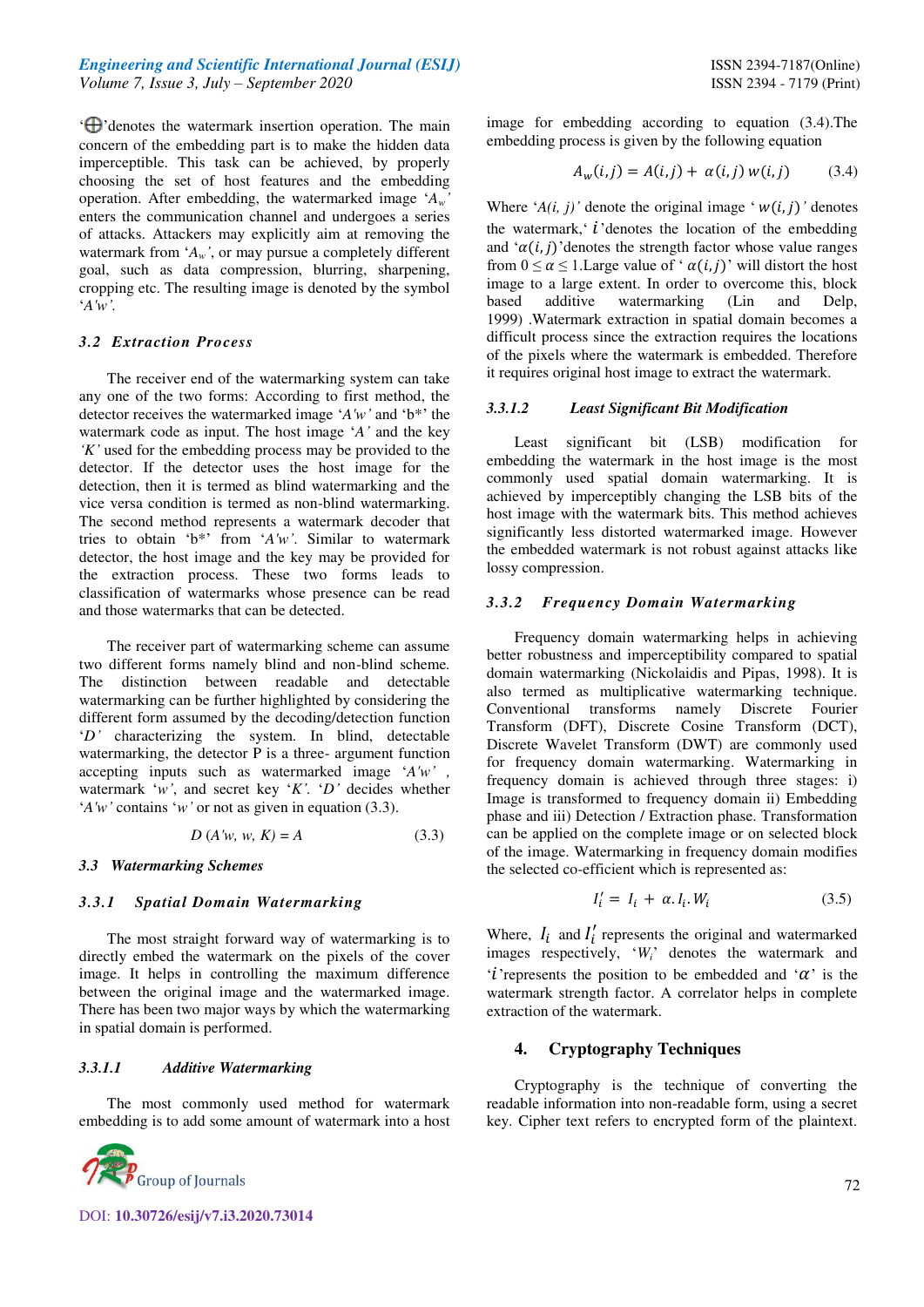Histograms are frequency distributions, and histograms of images describe the frequency of intensity values that occur in a picture. Mathematical expressions and algorithms are used to scramble the data into unreadable form. It can be decoded or decrypted only with the authentication key (William Stallings, 2005).

 Hu et al (2009) used cryptography technique on medical images. However encrypted image may attract hackers and the issue related to key sensitivity were not discussed. Puech et al (2004) proposed an asymmetric encryption algorithm by performing the encryption twice. Acharya et al (2003) proposed a spatial domain watermarking technique, wherein the secret text is encrypted before being embedded into the cover medical image. The effectiveness of the proposed algorithm was not verified.

Cryptography addresses the following desirable properties:

- *Confidentiality:* Only the sender and receiver are allowed to access the message.
- *Authentication:* The receiver can identify the authenticated owner of the message.
- *Integrity:* The receiver should be able to identify any change in the transmitted message.
- *Nonrepudiation:* The sender cannot deny the transmission of the message.

All these properties are also addressed by the watermarking technique. Symmetric-key cryptography, Asymmetric-key cryptography, One-way hash functions and Cryptographic signatures are the four basic classifications of cryptography techniques.

# *4.1 Symmetric Key Cryptography*

Symmetric-key cryptography or secret-key cryptography shares the secret key used for the encryption process. The key  $K'$  is used in the encryption function as denoted by  $E_K(.)$  and a decryption function  $D_K(.)$ . The plaintext is denoted as ' $m$ ' and its encrypted cipher text as ' $m_c$ '. The encryption operation is as follows:

$$
m_c = E_K(m) \tag{4.1}
$$

Similarly, the cipher text ' $m_c$ ' is decrypted to obtain the plain text ' $m$ ' by

$$
m = D_K(m_c) \tag{4.2}
$$

The main drawback of this technique lies in the secret sharing of the key used for the encryption. It becomes complex when more number of people are involved in the communication.



DOI: **10.30726/esij/v7.i3.2020.73014**

## **4***.2 Asymmetric Key Cryptography*

Asymmetric-key cryptography was introduced to overcome the drawback of symmetric key cryptography, using different keys for encryption and decryption. A pair of keys, ' $K_E$ ' and ' $K_D$ ', the message can be encrypted using  $K_F$ , and decrypted using  $K_D$  and vice versa as given below:

$$
m_c = E_{K_E}(m) \tag{4.3}
$$

$$
m = D_{K_D}(m_c) \tag{4.4}
$$

For each encryption key, there is a corresponding decryption key for obtaining the plaintext. The main advantage of the asymmetric key is a knowledge any one of the key does not allow to detect the other key. Distribution of the public key does not cause any risk on the encryption technique. Asymmetric key can be implemented in a number of ways. That is, either a public key or private key can be used for the encryption process.

## **4***.3 One-Way Hash Function*

A one-way hash function is one of the function that is simple to calculate, but the inversion operation is more complex. It is easy to find the corresponding output for the given input, but the vice versa is not possible. Common one-way hash functions are MD5 and Secure Hash Algorithm (SHA). One-way hash functions is for checking the integrity of a message. This can be checked if the sender can compute a hash 'H' of the message ' $m$ ' with a secret key ' $K$ 'as,

$$
H = h(m + K) \tag{4.5}
$$

Where, ' $m + K$ ' indicates the string concatenation of ' $m$ 'and 'k'. *H (.)* is a one-way hash function. The hash value is often referred to as a Message Authentication Code (MAC), or Data Authentication Code (DAC).

#### *4.4 Cryptographic Signature*

A Cryptographic Signature uses asymmetric key cryptography technique to solve key exchange and authentication problem. It can also be used instead of Message Authentication Code. To produce a cryptographic signature, a one-way hash of the message is computed and encrypted using a private key as shown in the below equation:

$$
S = E_{K_E}(h(m))
$$
\n<sup>(4.6)</sup>

# **5. Combined Watermarking with Cryptography Techniques**

This section focuses on the idea of combined watermarking with cryptography techniques. It is a known fact that both the techniques are widely used as a means of transmitting data more securely.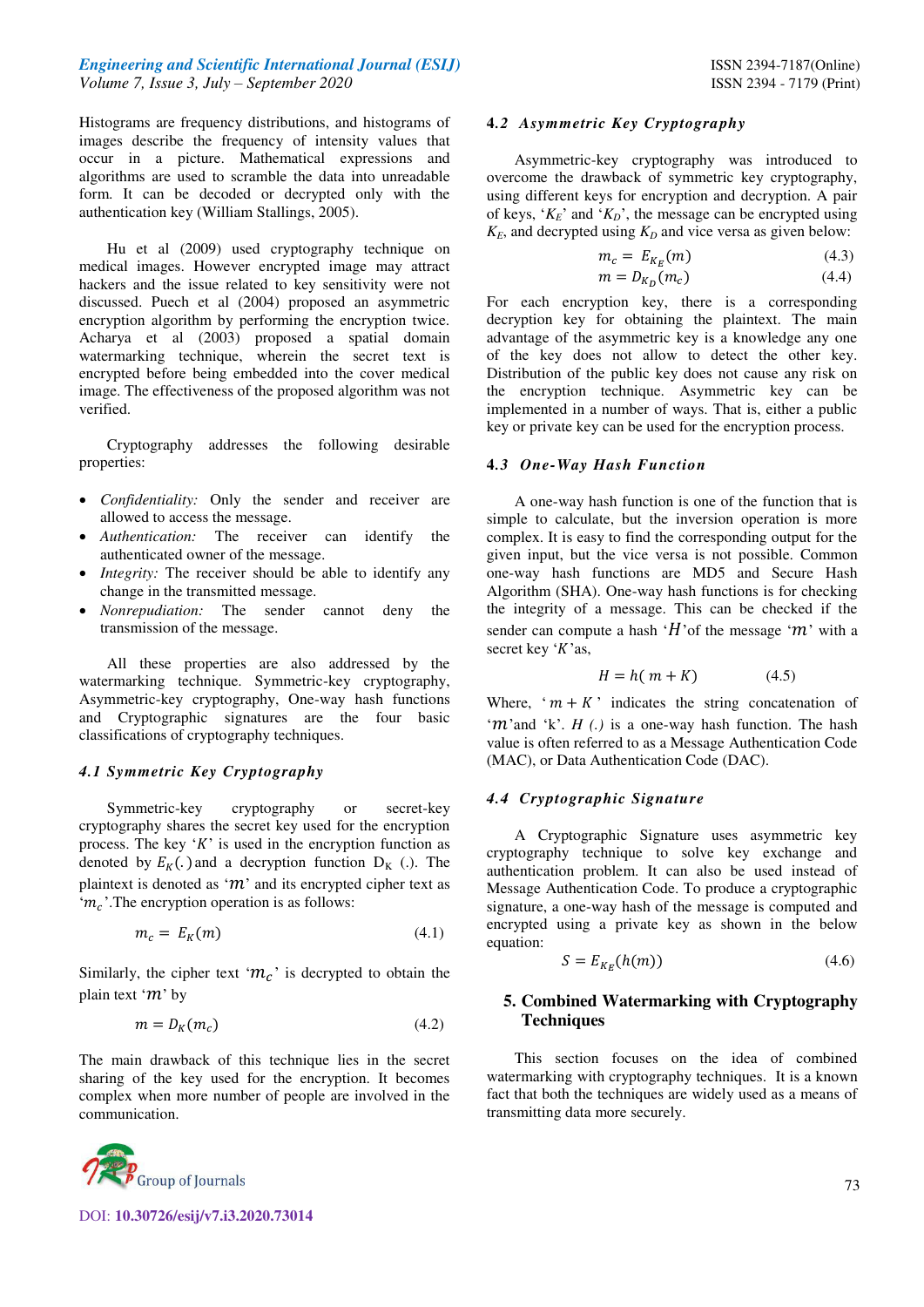



The common applications of both the techniques are copyright protection, authentication and integrity. The combined system is expected to perform better than when operated separately. Table1 shows different ways of combining watermarking with cryptography techniques. The combination can be performed by changing the order of the technique in the system. From Table 1, it can be inferred that the system generates an encrypted watermarked image or watermarked encrypted image based on which four types can be formulated. In addition to varying the ordering of the technique, the system can also be constructed by combining watermarking techniques operating in different domains with cryptography techniques belonging to different classes. Although cryptography techniques provide secure data exchange, the decryption process depends on the secret key used for the generation of the cipher text that is not tampered. Similarly in Watermarking techniques, the cover image embedded with the watermark appears imperceptible to the Human Visual System, but this form of transmission is not suitable for all conditions of Public networks.

Let *A* denote the cover image and *w* represents the watermark image. The watermarked image is denoted as  $A_w$  and the encrypted watermarked image as  $E_k[A_w]$ .  $E_k(A)$  denotes the encrypted cover image and



DOI: **10.30726/esij/v7.i3.2020.73014**

 $E_k(w)$  denotes the encrypted watermark image. The watermarked encrypted image is denoted as  $A_w[E_k(A, w)]$ .

**Table 1. General Methodology for Combining Watermarking and Cryptography System** 

| <b>Methods</b> | Input to<br><b>Encryption</b> | Input to<br><b>Embedding</b> | <b>Remarks</b>                    |
|----------------|-------------------------------|------------------------------|-----------------------------------|
| Method I       | $A_w$                         | A and $w$                    | Encrypted<br>Watermarked<br>Image |
| Method II      | A                             | $A'$ and $w$                 | Watermarked<br>Encrypted<br>Image |
| Method III     | w                             | A and $w'$                   | Watermarked<br>Encrypted<br>Image |
| Method IV      | A and $w$                     | $A'$ and $w'$                | Watermarked<br>Encrypted<br>Image |

Figure 5 depicts possible types of Combined Watermarking and Cryptography techniques as described in Table 1.In Method I, as shown in Figure 5 (a), the cover image and the watermark image are fed directly into the embedding system whose output namely the watermarked image is fed as input to the Encryption system to generate the Encrypted Watermarked Image. In method I, Watermarking is performed first and cryptography is performed second in the combined system*.* In method II as shown in Figure 5 (b), the cover image is encrypted and watermarked with the watermark. Thereby the system generates Watermarked Encrypted Image. In method III, the watermark is encrypted before being watermarked with the cover image. The system also generates a Watermarked Encrypted Image which is depicted in Figure 5 (c). In method IV, both the cover image and the watermark are encrypted before being watermarked as shown in Figure 5(d).In method II, III and IV, Cryptography is performed first and watermarking is taken second in the combined system.

# **6. Performance Metrics**

#### *6.1 Histogram*

Histograms are used for frequency distributions, and the images of histograms describe the frequency of intensity values that occur in an image. Willhelm Burger et.al (2008) describes an image histogram, where the X axis shows the gray level intensities and Y axis shows the frequency of these intensities. For an image of 8-bit gray scale, 256 different possible intensities are there. Therefore, the histogram will display 256 numbers to represent the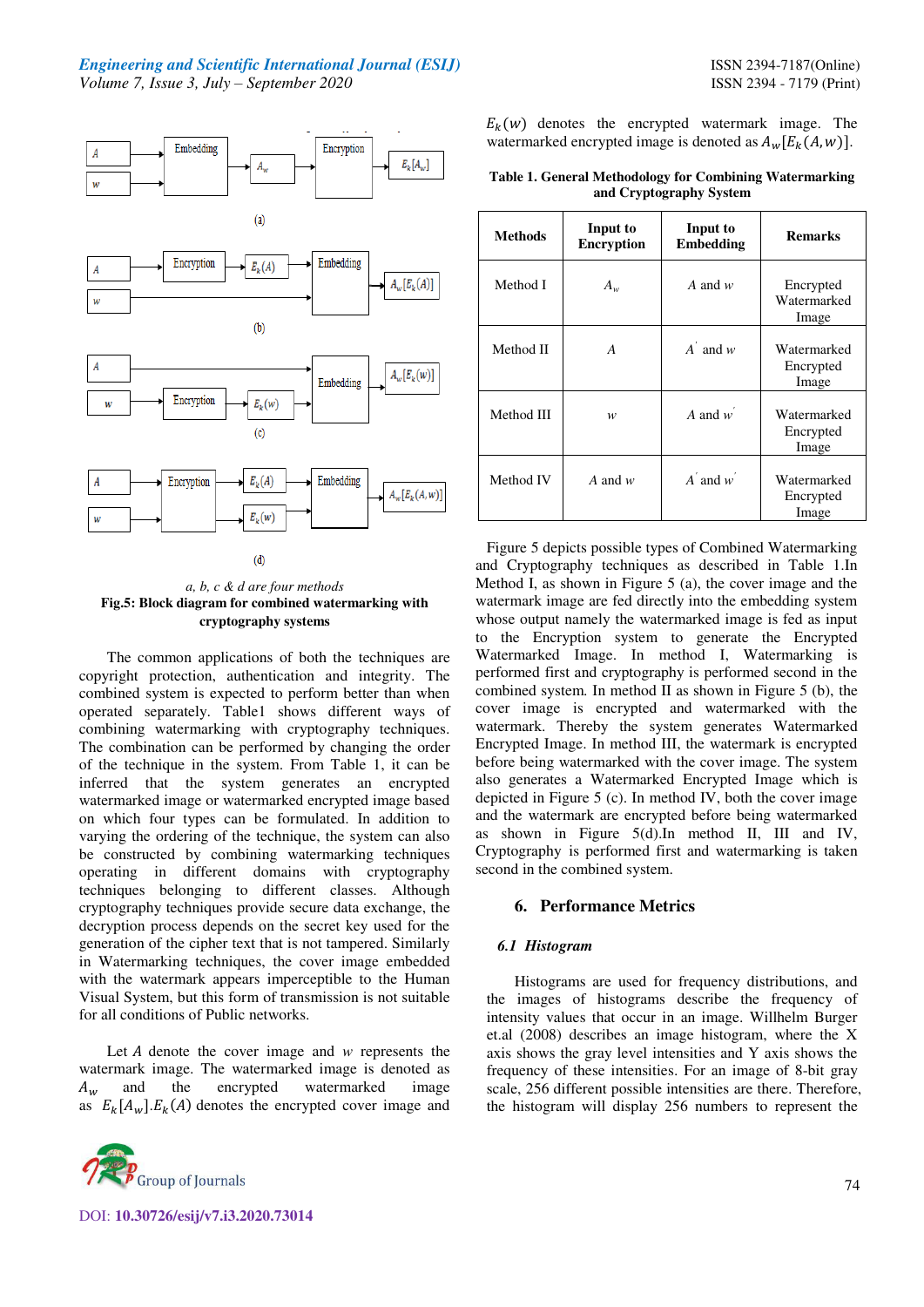distribution of pixels amongst the grayscale values. The image is scanned in a single pass and a running count of the number of pixels found at each intensity value is kept which is used to construct a histogram. Paul.A.J et.al (2012) proved that Histograms also can be taken for colour images either individual histogram of red, green and blue channels are often taken, or a 3-D histogram are often produced, with three axes representing the red, green and blue channels, and brightness at each point representing the pixel counts. With a histogram, it is easy to determine certain type of problems in an image, for example, it is simple to conclude if an image is properly exposed by visual inspection of its histogram. In addition to image capturing, histograms are also used to improve the appearance of an image and as a tool to determine what type of processing has previously been applied to an image

#### *6.2 Mean Square Error*

Mean Square Error (MSE) between two images is a picture fidelity measure.The goal of the image fidelity measure is to match two images by providing a quantitative score that describes the degree of similarity/fidelity or conversely, the extent of error/distortion between them.Usually, it's assumed that one among the signal may be a pristine original,while the opposite is distorted or contaminated by errors presented by Zhou Wang.et.al (2009).

In other words, Mean Square Error is that the average squared difference between a reference image and a distorted image.It is computed pixel -by-pixel by adding up the squared differences of all the pixels and dividing by the total pixel count citedby Tom Distler et.al (2011). The lower the worth of MSE the image is claimed to be in fitness . Suppose there are two images and of size M N ,the MSE between the pictures is,

$$
MSE = \frac{1}{MN} \sum_{m=1}^{M} \sum_{n=1}^{N} [g'(m,n) - g(m,n)]^2
$$
 (6.1)

#### **6.3 Peak Signal to Noise Ratio ( PSNR)**

Peak Signal to Noise Ratio (PSNR) analysis uses a standard mathematical model to measure an objective difference between two images.It estimates the quality of a reconstructed image with respect to original image. Reconstructed images with higher PSNR are judged better.PSNR is the ratio between maximum possible power of a signal and the power of noise.It is usually expressed in terms of the logarithmic decibel cited from V.Santhi et.al (2016). In literature of image processing, MSE is often converted in to a Peak Signal to Noise Ratio and measured as ,

$$
PSNR = 10 \log_{10} \frac{L^2}{MSE}
$$
 (6.2)



DOI: **10.30726/esij/v7.i3.2020.73014**

Where, 'L' is the maximum pixel intensity. If the two images are identical then MSE is 0 and PSNR is infinity. The improvement in PSNR increases the visual exterior of the image. In medical images, the PSNR is a factor for authentication. If the image is having any kind of noise then PSNR falls into a not acceptable lower value. Even if the image is recovered, there is no use as the medical images need high quality and precision. Thus greater the PSNR the image is said to be in good quality even after the processing cited from Mohan Kumar .S et.al (2012).

#### *6.4 Number of Pixel Change Rate and Unified Average Change in Intensity*

To implement differential attack, an opponent usually makes a slight change on one pixel in the plain image and ciphers the two images using the similar secret key. Chong Fu et al (2014) stated that if some meaningful relationship between the plain image and cipher image can be found by comparing the two cipher images, the secret key may be determined with the help of some other analysis methods. In case of image processing Number of Pixel Change Rate (NPCR) and Unified Average Change in Intensity (UACI) test are used to reduce the probability of differential attack. High NPCR and UACI are expected to reach the goal. NPCR defines the number of pixels change rate of chipper image while one pixel is changed. Mathematical expression of NPCR as explained follows: Suppose P1 is a plain image, C1 is corresponding cipher image, P2 is another plain image which is exactly same as P1 except one pixel. Now C2 is considered as a cipher image of plain image P2.

$$
NPCR = \frac{\Sigma_{i,j} \, D(i,j)}{W \times H} \times 100 \; \%
$$

Where  $D(i, j)$  is defined as

$$
D(i, j) \begin{cases} 1 \text{, if } C1(i, j) = C2(i, j) \\ 0 \text{, if } C1(i, j) \neq C2(i, j) \end{cases} (6.4)
$$

Where,  $\cdot$ W means width of image and  $\cdot$ H height of image. UACI is used to identify average intensity changes among two cipher images whose one pixel is changed. Mathematical expression is as follows:

$$
UACI = \sum_{i,j} \frac{|C_1(i,j) - C_2(i,j)|}{F T}
$$
 (6.5)

Where, C1 and C2 are cipher images of plain image P1 and P2. Both P1 and P2 are same except one pixel. 'F' is largest pixel value supported by cipher image and where 'T' is total number of pixels.

#### *6.5 Entropy*

Entropy can be explained as a measure of chaos in a system. Another way of entropy is to consider the spread of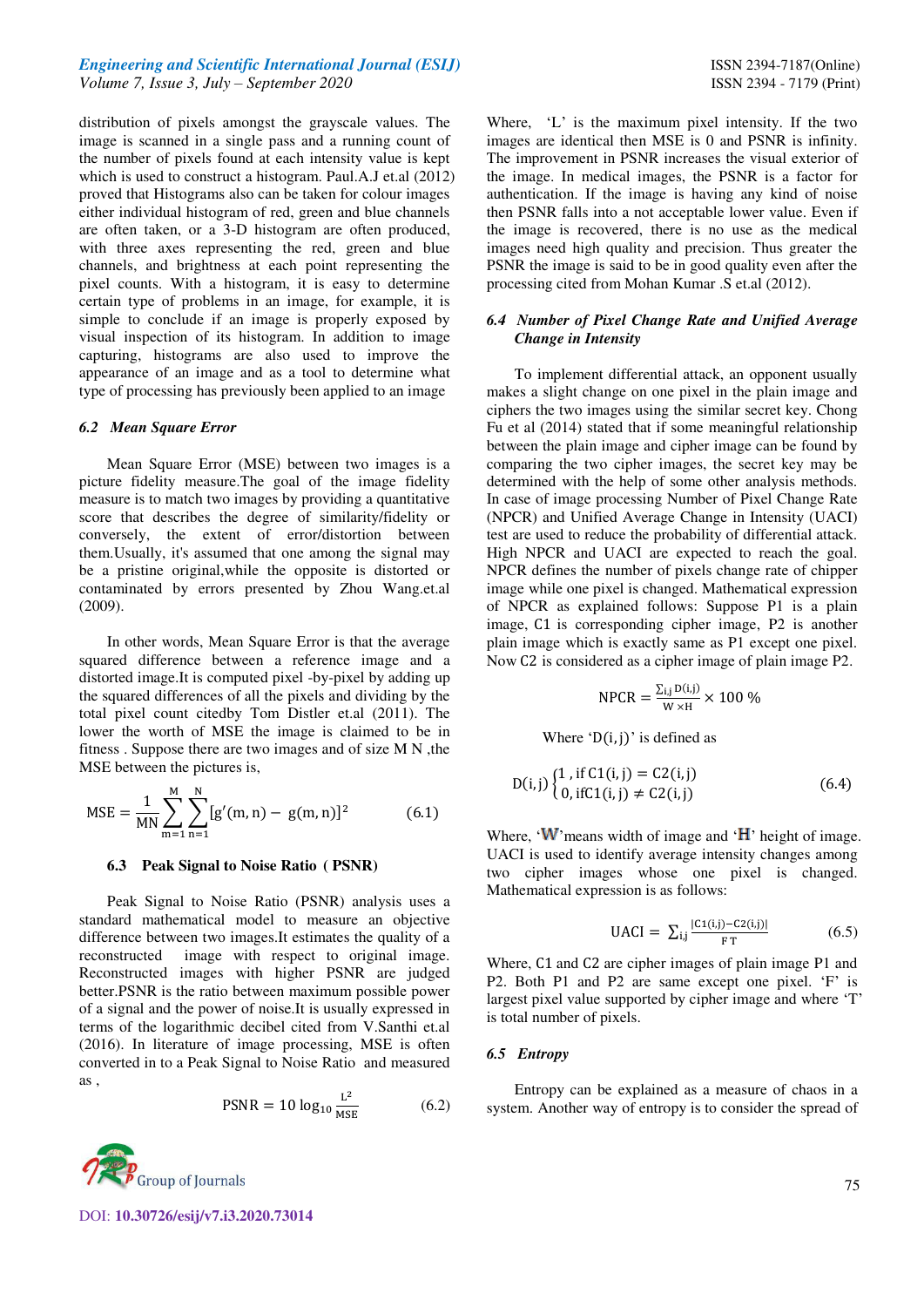states that a system can adopt. A low entropy system engages a small amount of such states and a high entropy system carries a large amount of states. In an image, these states correspond to the gray levels that an individual pixel can adopt. For example, an 8-bit pixel has 256 states. If all such states are equally engaged, as they are in an image which has been entirely histogram equalized, the spread of states is utmost, as the entropy. On the other hand, if the image has been threshold, so that only two states are occupied, the entropy is low. If all pixels are having the same value, then the entropy of the image is zero. In information theory, entropy is thus the most significant feature of disorder, or more precisely unpredictability. To calculate the entropy  $H(s)$  of a source  $s$ , we have:

$$
H(S) = -\sum_{i=0}^{2^{N}-1} P(S_i) \log_2 P(S_i)
$$
 (6.6)

Where, '*N*' is the number of bits to represent a symbol  $S_i \in$ S and  $P(S_i)$  represents the probability of symbol  $S_i$  so that the entropy is expressed in bits. The entropy for a truly random source emitting  $2^N$  symbol is  $H(s)=N$ . So the entropy should ideally be  $H(s) = 8$  for a 256 gray level ciphered image. If the output of a cipher emits symbols with entropy less than 8, there exists certain degree of predictability, which threatens its security cited form Chong Fu et.al (2014).

#### *6.6 Structural Similarity Index Measure*

Natural image signals are highly structured. There are strong dependencies between the pixels of natural images, particularly when they are spatially adjacent. These dependencies carry important information about the structure of objects in a visual scene. Structural similarity based quality assessment approaches try to find a more direct way to compare the structure of the reference and the distorted signals. If human vision reacts quickly to structural information based on the HVS characteristics in the viewing field, this approach approximate the perceived image distortion using a measure of structural information change. Structural Similarity Index (SSIM) is an example of this category, Shahriar Akramullahsed et.al(2014).The ideal value of SSIM lies between -1 and 1.

SSIM computes the quality of a distorted image by comparing the correlations in luminance, contrast and structure, locally between the reference and distorted images and averaging these quantities of the complete image. Luminance is the local mean of pixel blocks, contrast is the variance of a pixel blocks, and structure is the pixel –wise correlation between reference block and distorted block.

The common form of metric to compute the structural similarity between two signal vectors x and y is,

$$
SSIM(x, y) = [l(x, y)]^{\alpha} [c(x, y)]^{\beta} [s(x, y)]^{\gamma}
$$
 (6.7)



DOI: **10.30726/esij/v7.i3.2020.73014**

The term  $l(x, y) = \frac{(2\mu_x\mu_y + C_1)}{( \mu_x^2 + \mu_y^2 + C_1)}$  compares the luminance of the signals,  $c(x, y) = \frac{(2\sigma_{xy} + C_2)}{(\sigma_0^2 + \sigma_0^2 + C_2)}$  $\frac{(26xy+6z)}{(\sigma_x^2+\sigma_y^2+C_2)}$  compares the contrast of the signals and  $s(x, y) = \frac{(\sigma_{xy} + C_3)}{(\sigma_x \sigma_y + C_3)}$  measures structural correlation of signals. The quantities  $\mu_x$ ,  $\mu_y$  are the sample means of x and y respectively,  $\sigma_x^2$ ,  $\sigma_y^2$  are the sample variances of x and y respectively, and  $\sigma_{xy}$  is the sample cross – variance between x and y. The constants  $C_1$ ,  $C_2$ ,  $C_3$ are the stabilization metrics if the mean and variances becomes small. The parameters  $\alpha > 0$   $\beta > 0$ ,  $\gamma > 0$  are used to adjust the relative importance of the three components, Sumohana S. Channappayya et.al (2007). The other form for evaluating SSIM is given as ,

$$
SSIM(x, y) = \frac{(2\mu_x\mu_y + C_1)(2\sigma_{xy} + C_2)}{(\mu_x^2 + \mu_y^2 + C_1)(\sigma_x^2 + \sigma_y^2 + C_2)}
$$
(6.8)

#### *6.7 Cross Correlation*

The most basic requirement of a good block cipher is that the input plain image and cipher image generated should be statistically independent, if not attacks against the cipher are most probable. A cross correlation analysis using images can indicate the degree of statistical independence between plain image and cipher image generated by a cipher. Usually for a good algorithm in the cross correlation plots between original images and ciphered mages, the points spread over the entire x-y plane indicating weak correlation. Whereas, in the cross correlation plots between original images and decrypted images the points are along the diagonal in the x-y plane indicating 100% correlation, Paul.A.J et.al (2012).

Table 2 gives a detailed comparison of the Watermarking and Cryptography techniques under various criterions and methods.

**Table 2. Comparison of Watermarking and Cryptography [Abbas et al (2010)]** 

| <b>Criterion/Method</b> |                   |  |  |  |
|-------------------------|-------------------|--|--|--|
|                         | Cryptography      |  |  |  |
| Copyright               | Data protection   |  |  |  |
| preserving              |                   |  |  |  |
| Watermark               | Plain text        |  |  |  |
| Watermarked file        | Cipher text       |  |  |  |
| Robustness              | <b>Robustness</b> |  |  |  |
| Image processing        | Cryptanalysis     |  |  |  |
| Visible/invisible       | <b>Visible</b>    |  |  |  |
| It is                   | De-ciphered       |  |  |  |
| removed/replaced        |                   |  |  |  |
| Related                 | Not applicable    |  |  |  |
|                         |                   |  |  |  |
| Cover choice is         | Not applicable    |  |  |  |
| restricted              |                   |  |  |  |
| Spatial frequency       | Spatial           |  |  |  |
|                         | Watermarking      |  |  |  |